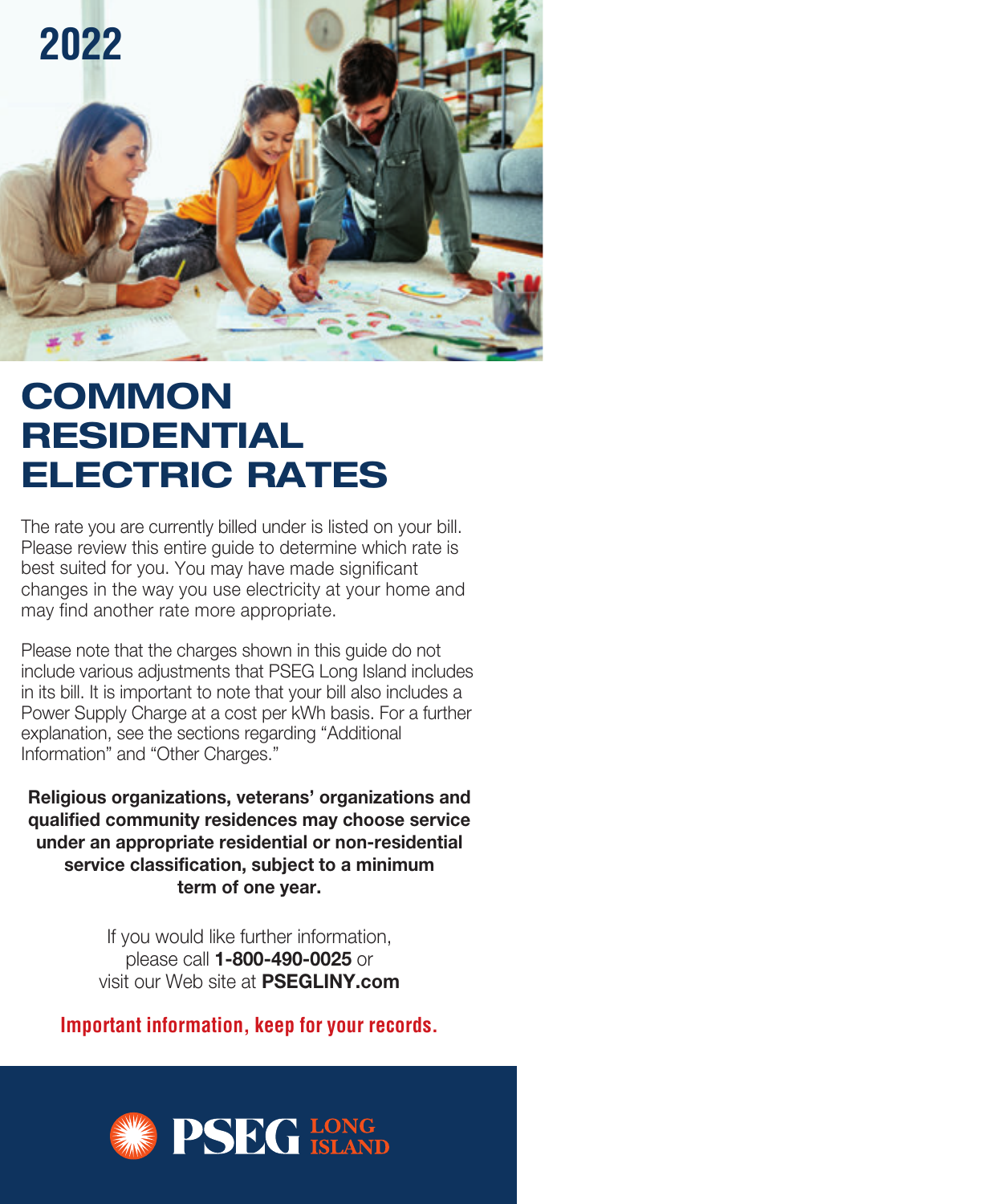| <b>Contacting PSEG Long Island</b>                 | 2  |
|----------------------------------------------------|----|
| <b>What Makes Up the Cost of Electric Service?</b> | 4  |
| <b>Common Residential Electric Rates</b>           | 5  |
| <b>Standard Rates</b>                              | 6  |
| "Time-Of-Use" Rates                                | 6  |
| <b>Energy Storage Rates</b>                        | 11 |
| <b>Residential Electric Rate Pricing</b>           | 12 |
| <b>Additional Information</b>                      | 14 |
| <b>Other Charges</b>                               | 14 |

## **Contacting PSEG Long Island**



### **By Phone**

You can report an electric emergency 24 hours a day, seven days a week. All general inquiries will be answered Monday - Friday from 8 a.m. to 8 p.m., excluding holidays.

**To Report an Electrical Emergency** 1-800-490-0075

**To Report a Theft of Service** 631-755-6871

**Billing Inquiries/Automated Account Services** 1-800-490-0025

## **Table of Contents Contacting PSEG Long Island cont'd.**

**General Inquiries** 1-800-490-0025

### **Additional Customer Services**

1-800-490-0025

- Critical Care Program
- Friendly Follow-Up Program
- Medical Emergencies
- Peace of Mind Program

**Energy Efficiency Infoline** 1-800-692-2626

**Se Habla Español**

1-800-490-0085

**Outside Metro New York area** 631-755-6000

**Hearing or Speech-Impaired** 711

**Online**  PSEGLINY.com

### **In-person Payments**

Find a Western Union location at https://location.westernunion.com or scan this code with your phone's camera.



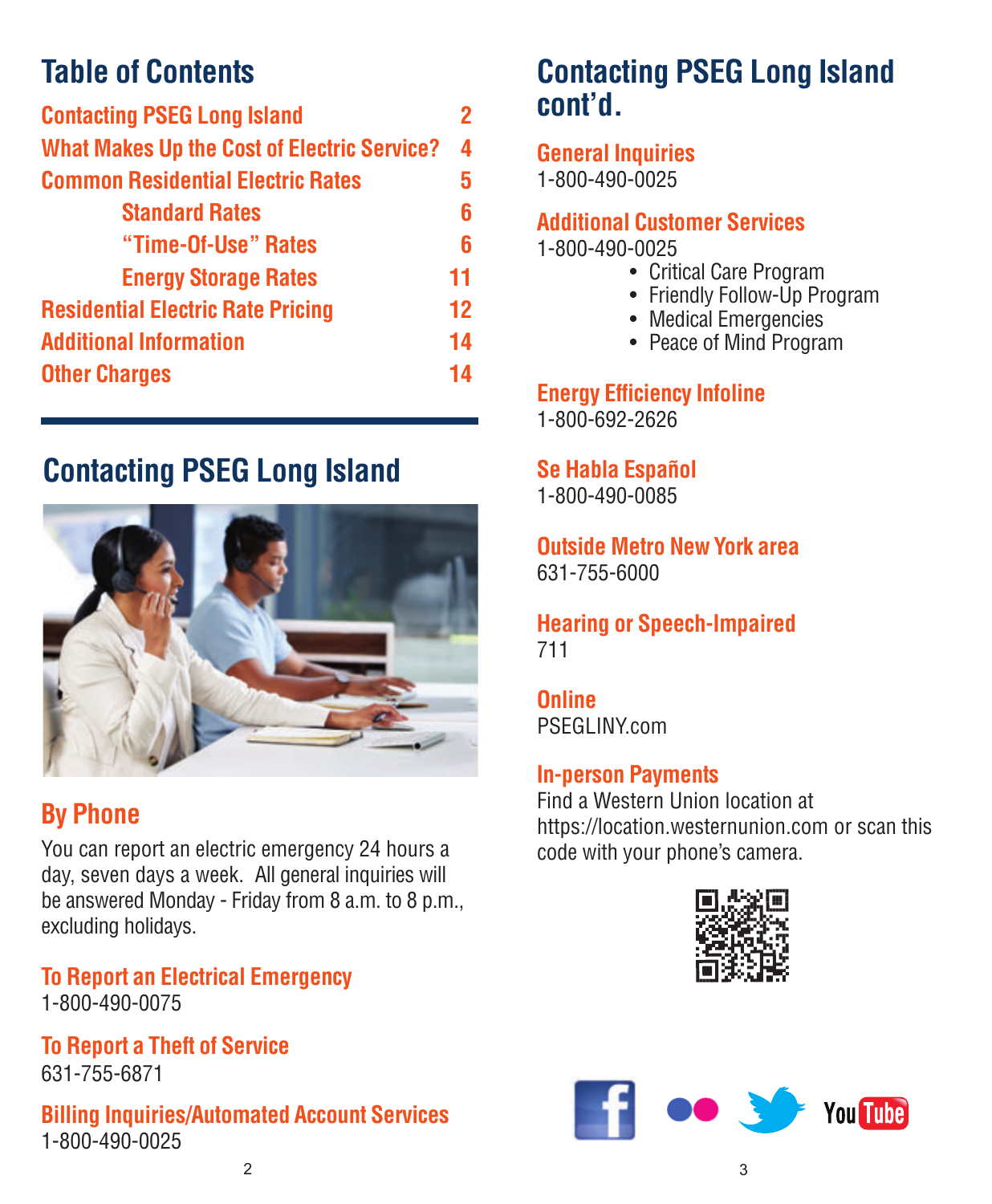## **What Makes Up the Cost of Electric Service?**

The total cost of electric service is made up of various charges. The two most significant are:

- Delivery & System Charges the cost to bring electricity to you
- Power Supply Charges the cost of the electricity you've used

When we talk about PSEG Long Island's "rates," this refers only to **Delivery & System Charges**. Unlike the cost of power, these charges do not fluctuate with market conditions and are set by the Long Island Power Authority. The Delivery & System Charges also include certain transition charges collected on behalf of the Utility Debt Securitization Authority and a daily service charge. This "Basic Service" charge is simply the very minimum cost to provide a 24/7 connection to the electric system.

The **Power Supply Charge** is subject to fluctuations that occur in the energy marketplace. PSEG Long Island does not own power generation facilities. Therefore, as with all other electric utilities in New York State, PSEG Long Island purchases the power necessary to meet our customers' needs, including an appropriate reserve margin. This cost is made up of both power purchased directly and the cost of fuel used to generate electricity. In addition to appearing on your bill, the current Power Supply Charge can be found at **PSEGLINY.com**.

The electric rate on your bill is determined by what you use electricity for. The following pages provide detailed descriptions of our rates and their pricing. Compare the rate shown on your bill with its description here to ensure that you are billed under the correct rate.

For the other charges included in your bill see page 14.

## **Common Residential Electric Rates**

For most customers, electricity rates are based on what is considered "general" use, in other words, powering your lights, electric appliances and devices. Some customers use electricity as a home and/or water heating source in addition to general use. Rates typically vary by the time of year (i.e. summer vs. winter), but not by the time of day you use electricity.

"Time-of-use" (TOU) rates are available to customers with smart meters. Unlike a standard rate, like 180, pricing for a TOU rate changes based on the time of day. Electricity costs more during "peak" times and less during "off-peak" times. This offers new savings opportunities, for example by charging an electric vehicle overnight. Just be aware that peak pricing can be as much as two times standard rates. For full details see page 6.

**Your rate is shown on the back of your bill in the "Details of Current Energy Charges" section.**

| Meter #12345678               |          |
|-------------------------------|----------|
| Usage                         | Reading  |
| Actual reading on 05/01/2021  | 26932    |
| Actual reading on 04/01/2021  | $-26313$ |
| Electricity used in 61 day(s) | 619 KWH  |

The following pages contain descriptions of our most common residential rates. For rate pricing, see page 12.

Complete rate information is available in the "Tariff for Electric Service" at PSEGLINY .com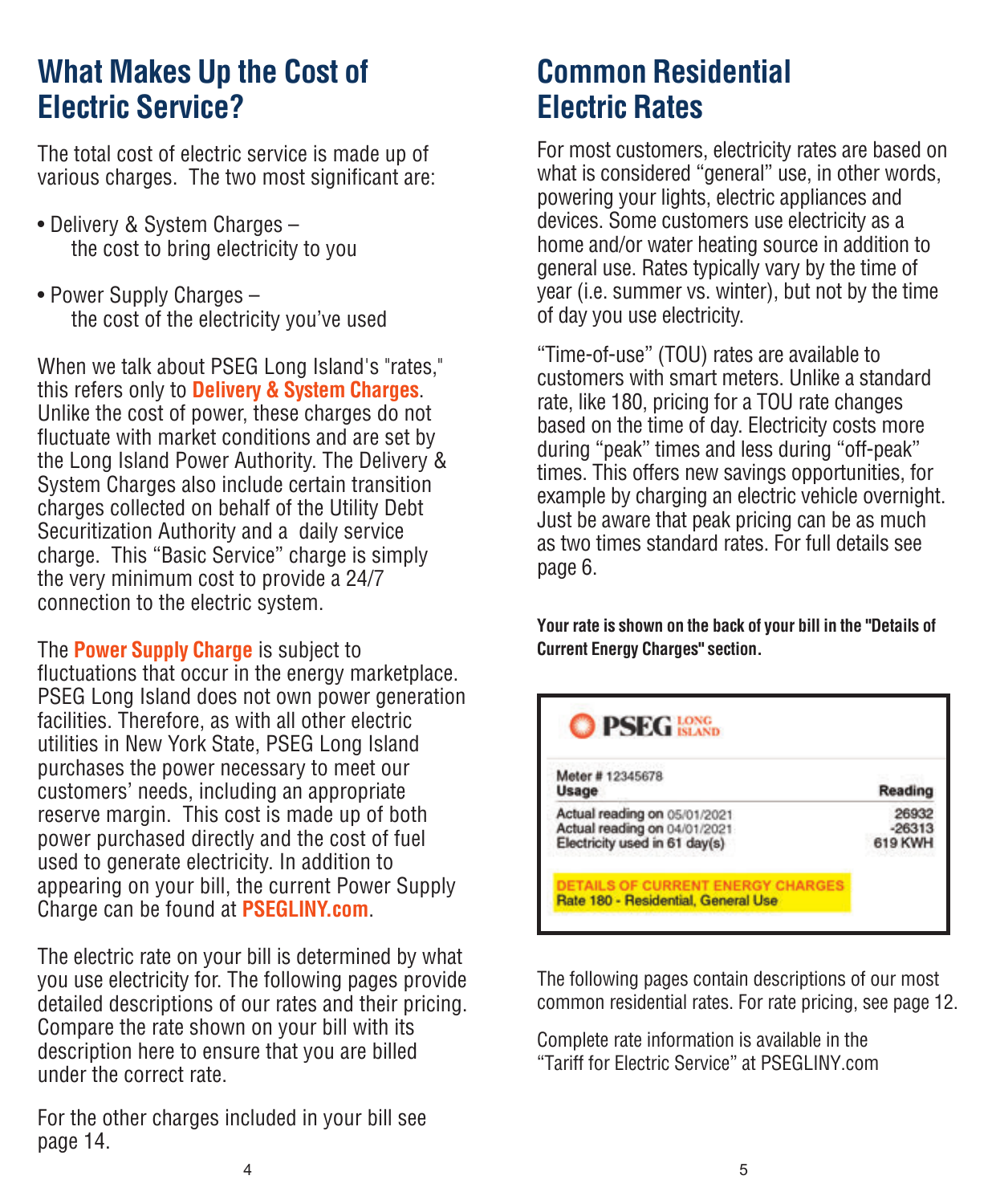## **Standard Rates**

If billed on the discounted Household Assistance Program, a "D" precedes the rate number and the rate description includes "Household Assistance." See page 14 for more information.

### **Rate 180/D180 - Residential, General Use**

Applies to customers who use electricity for general use (i.e., lights and appliances) and water heating, but not for space heating.

### **Rate 580/D580 - Residential, Home Heating**

Applies to customers who heat the entire building solely with an electric heat system, with the exception of fireplaces and coal/wood burning stoves.

## **"Time-of-Use" Rates**

PSEG Long Island's time-of-use (TOU) rate options provide customers with new savings opportunities based on their lifestyles.

TOU rate plans give you access to lower electricity prices at different times of the day, similar to other types of "off-peak" pricing.

A few simple changes to switch energy use to lowerpriced time periods can make a big difference, but these rates are not right for everyone.

Our online Rate Comparison tool can help you quickly calculate the best rate for your household, based on your actual energy use. Get started and learn more about TOU at PSEGLINY.com/timeofuse.

Switching to one of the new TOU rate plans is easy. If you find it's not right for you, you can just as easily switch back to a standard, non-TOU rate at any time.

## **"Time-of-Use" Rates cont'd.**

### **Rate 190: Residential, Time-of-Use, Short Peak (3 hour)**

Super Off-Peak from 10 p.m. to 6 a.m. Three-hour Peak from  $4 p.m.$  to  $7 p.m.$ 

|              | <b>ULL. - IVUV.</b>                                                                                                     |                                                                                                                                                                                                                                |
|--------------|-------------------------------------------------------------------------------------------------------------------------|--------------------------------------------------------------------------------------------------------------------------------------------------------------------------------------------------------------------------------|
| June - Sept. | April - May                                                                                                             | Dec. - March                                                                                                                                                                                                                   |
| \$0.4600     | \$0.4600                                                                                                                | \$0.4600                                                                                                                                                                                                                       |
|              |                                                                                                                         |                                                                                                                                                                                                                                |
| \$0.0595     | \$0.0595                                                                                                                | \$0.0595                                                                                                                                                                                                                       |
|              |                                                                                                                         |                                                                                                                                                                                                                                |
|              |                                                                                                                         |                                                                                                                                                                                                                                |
| \$0.0992     | \$0.0992                                                                                                                | \$0.0992                                                                                                                                                                                                                       |
|              |                                                                                                                         |                                                                                                                                                                                                                                |
|              |                                                                                                                         |                                                                                                                                                                                                                                |
| \$0.2292     | \$0.1444                                                                                                                | \$0.1895                                                                                                                                                                                                                       |
|              |                                                                                                                         |                                                                                                                                                                                                                                |
|              | Off-Peak - All hours outside Super Off-Peak and Peak hours<br>Peak - 4 p.m. - 7 p.m. Weekdays (except Federal holidays) | Power Supply Charge: 60% of monthly published rate (about 6¢ per kWh)<br>Power Supply Charge: equal to monthly published rate (about 10¢ per kWh)<br>Power Supply Charge: 198.7% of monthly published rate (about 20¢ per kWh) |

Power Supply Charge adjusts monthly based on energy market prices. Current price can be found online at PSEGLINY.com/rates.

### **Short Peak (3 Hour)**

| Weekdays |        |                |        |
|----------|--------|----------------|--------|
|          |        |                |        |
| 6 a.m.   | 4 p.m. | 7 p.m. 10 p.m. | 6 a.m. |

#### **Weekends and Federal Holidays**



#### If you are on Short Peak (3 hour), Rate 190

You may switch to any other rate at any time and between Rate 190, 191 or 192 as often as you would like. If you return to Rate 180, 580 or switch to 193, you must wait one year before switching back to Rate 190, 191 or 192.

#### Why Choose Short Peak (3 hour)?

If your household can minimize energy use for just a three-hour period each weekday, you could save money. Every weekend and Federal Holiday is charged at or below standard rates.

This rate also includes an overnight Super Off-Peak period, all year, at a 40% discount off standard rates. You can save by running major appliances after 10 p.m. Super Off-Peak periods are also perfect to charge an electric vehicle or backup battery to augment a solar power system.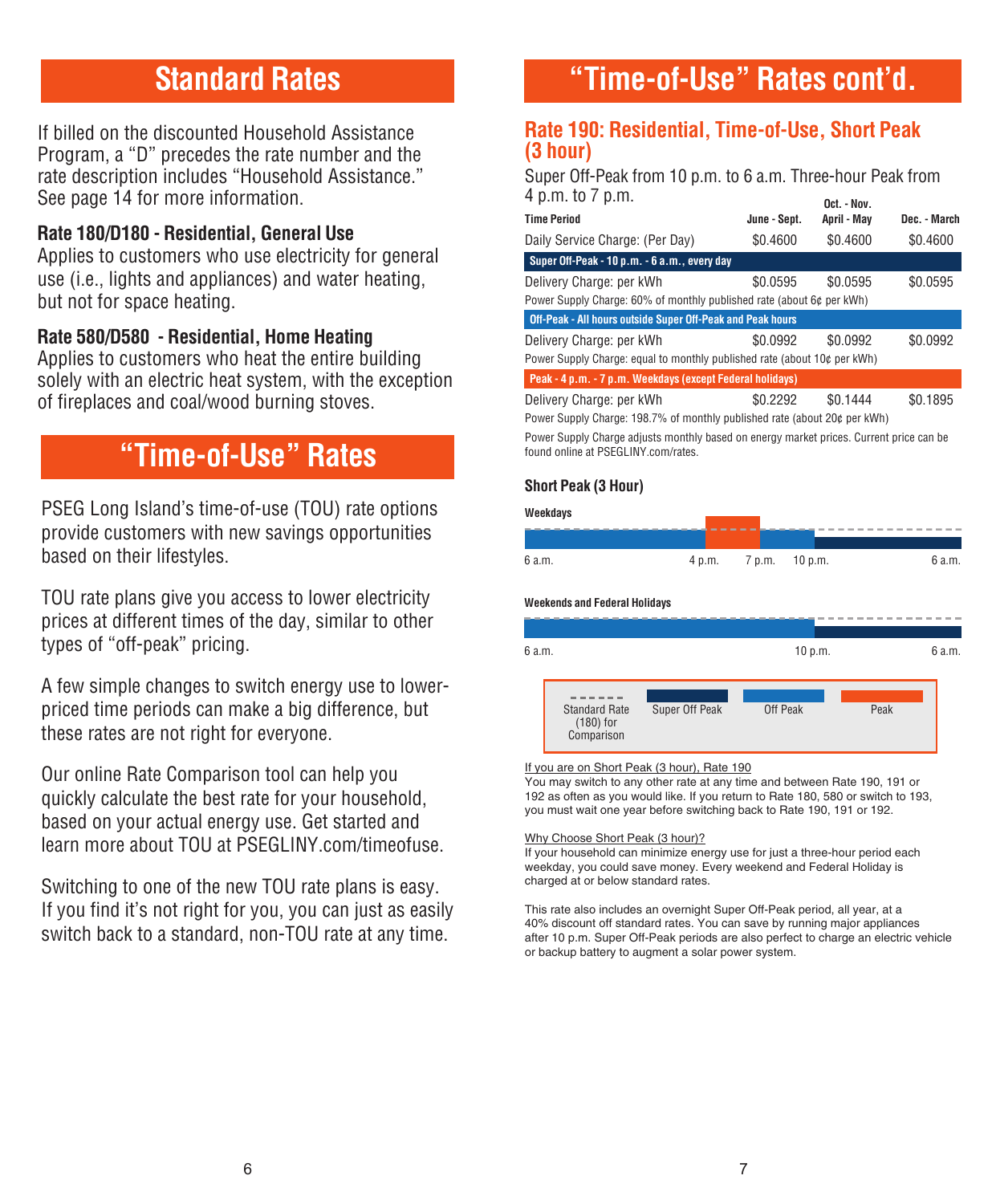## **"Time-of-Use" Rates cont'd.**

### **Rate 191: Residential, Time-of-Use, Late Peak (4 hour)**

Super Off-Peak from 11 p.m. to 7 a.m. Four-hour Peak from  $4 \text{ p.m. to } 8 \text{ p.m.}$   $\begin{array}{ccc} \text{0.4} & \text{10.4} \\ \text{2.5} & \text{2.5} \end{array}$ 

| <b>Time Period</b>                                                       | June - Sept. | April - May | Dec. - March |
|--------------------------------------------------------------------------|--------------|-------------|--------------|
| Daily Service Charge: (Per Day)                                          | \$0.4600     | \$0.4600    | \$0.4600     |
| Super Off-Peak - 11 p.m. - 7 a.m., every day                             |              |             |              |
| Delivery Charge: per kWh                                                 | \$0.0595     | \$0.0595    | \$0.0595     |
| Power Supply Charge: 60% of monthly published rate (about 6¢ per kWh)    |              |             |              |
| Off-Peak - All hours outside Super Off-Peak and Peak hours               |              |             |              |
| Delivery Charge: per kWh                                                 | \$0.0992     | \$0.0992    | \$0.0992     |
| Power Supply Charge: equal to monthly published rate (about 10¢ per kWh) |              |             |              |
| Peak - 4 p.m. - 8 p.m. Weekdays (except Federal holidays)                |              |             |              |
| Delivery Charge: per kWh                                                 | \$0.1974     | \$0.1247    | \$0.1582     |
|                                                                          |              |             |              |

Power Supply Charge: 169.4% of monthly published rate (about 16¢ per kWh)

Power Supply Charge adjusts monthly based on energy market prices. Current price can be found online at PSEGLINY.com/rates.

### **Late Peak (4 Hour)**



| <b>Truck</b> |        |        |         |        |
|--------------|--------|--------|---------|--------|
|              |        |        |         |        |
|              |        |        |         |        |
| 7 a.m.       | 4 p.m. | 8 p.m. | 11 p.m. | 7 a.m. |

#### **Weekends and Federal Holidays**



#### If you are on Late Peak (4 hour), Rate 191

You may switch to any other rate at any time and between Rate 191, 190 or 192 as often as you would like. If you return to Rate 180, 580 or switch to 193, you must wait one year before switching back to Rate 191, 190 or 192.

#### Why Choose Late Peak (4 hour)?

If your household has activities that keep you out of the house from 4 p.m. to 8 p.m., or you can minimize energy use during that time, you could save money. Every weekend and Federal Holiday is charged at or below standard rates.

This rate also includes an overnight Super Off-Peak period, all year, at a 40% discount off standard rates. You can save by running major appliances after 11 p.m. Super Off-Peak periods are also perfect to charge an electric vehicle or backup battery to augment a solar power system.

## **"Time-of-Use" Rates cont'd.**

### **Rate 192: Residential, Time-of-Use, Early Peak (4 hour)**

Super Off-Peak from 10 p.m. to 6 a.m. Four-hour Peak from 3 p.m. to 7 p.m. **Oct. - Nov.** 

| <b>Time Period</b>                                                        | June - Sept. | April - May | Dec. - March |
|---------------------------------------------------------------------------|--------------|-------------|--------------|
| Daily Service Charge: (Per Day)                                           | \$0.4600     | \$0.4600    | \$0.4600     |
| Super Off-Peak - 10 p.m. - 6 a.m., every day                              |              |             |              |
| Delivery Charge: per kWh                                                  | \$0.0595     | \$0.0595    | \$0.0595     |
| Power Supply Charge: 60% of monthly published rate (about 6¢ per kWh)     |              |             |              |
| Off-Peak - All hours outside Super Off-Peak and Peak hours                |              |             |              |
| Delivery Charge: per kWh                                                  | \$0.0992     | \$0.0992    | \$0.0992     |
| Power Supply Charge: equal to monthly published rate (about 10¢ per kWh)  |              |             |              |
| Peak - 3 p.m. - 7 p.m. Weekdays (except Federal holidays)                 |              |             |              |
| Delivery Charge: per kWh                                                  | \$0.2000     | \$0.1348    | \$0.1687     |
| Power Supply Charge: 176.9% of monthly published rate (about 18¢ per kWh) |              |             |              |

Power Supply Charge adjusts monthly based on energy market prices. Current price can be found online at PSEGLINY.com/rates.

#### **Early Peak (4 Hour)**

| Weekdays |        |        |         |        |
|----------|--------|--------|---------|--------|
|          |        |        |         |        |
| 6 a.m.   | 3 p.m. | 7 p.m. | 10 p.m. | 6 a.m. |

#### **Weekends and Federal Holidays**



#### If you are on Early Peak (4 hour), Rate 192

You may switch to any other rate at any time and between Rate 192, 190 or 191 as often as you would like. If you return to Rate 180, 580 or switch to 193, you must wait one year before switching back to Rate 192, 190 or 191.

#### Why Choose Early Peak (4 hour)?

If your household has activities that keep you out of the house from 3 p.m. to 7 p.m., or you can minimize energy use during that time, you could save money. Every weekend and Federal Holiday is charged at or below standard rates.

This rate also includes an overnight Super Off-Peak period, all year, at a 40% discount off standard rates. You can save by running major appliances after 10 p.m. Super Off-Peak periods are also perfect to charge an electric vehicle or backup battery to augment a solar power system.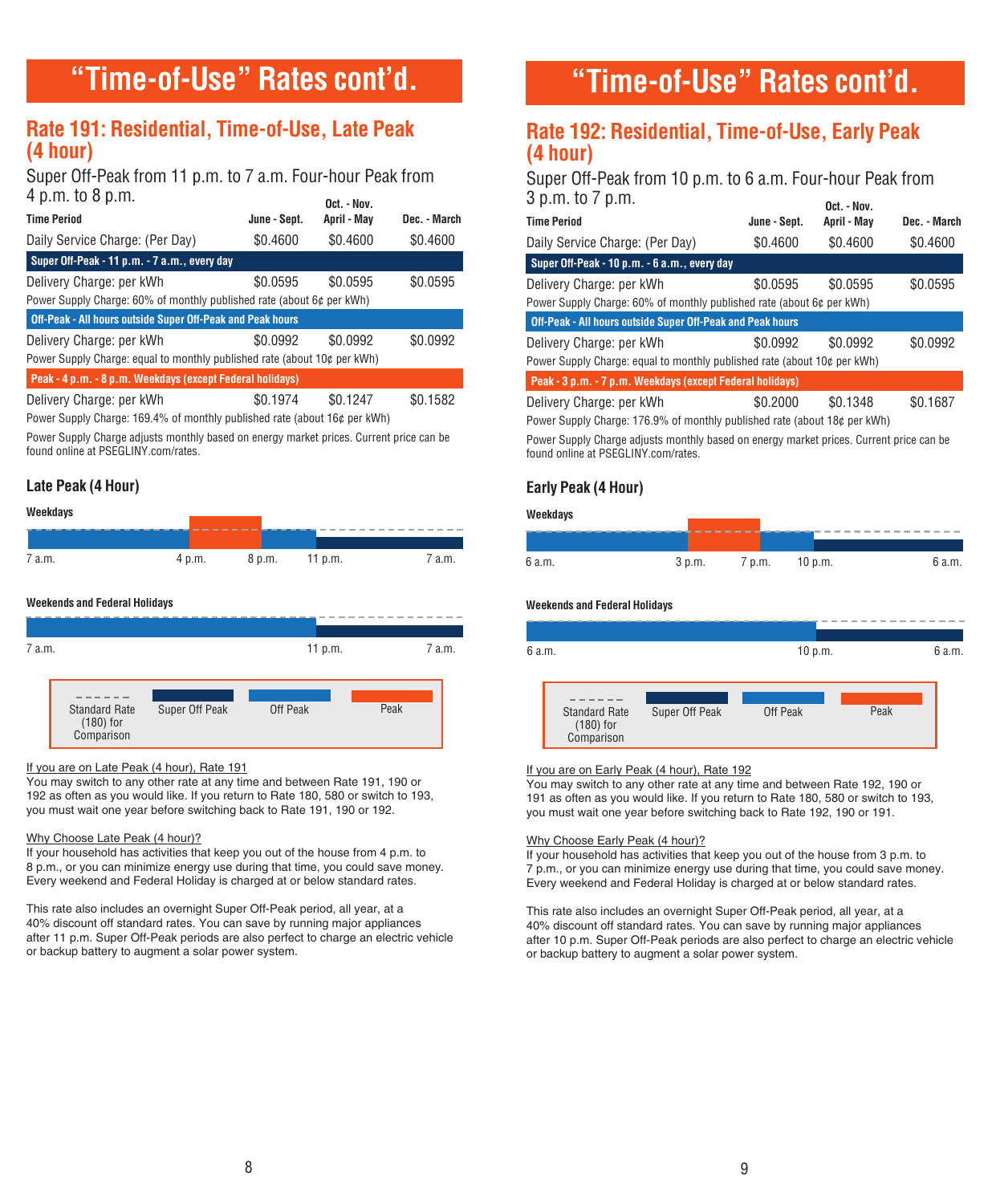## **"Time-of-Use" Rates cont'd.**

### **Rate 193: Residential, Time-of-Use, Overnight**

Day rate from 6 a.m. to 11 p.m., Night rate from 11 p.m. to 6 a.m., every day.

| <b>Time Period</b>                                                    | June - Sept. | Oct.- May |
|-----------------------------------------------------------------------|--------------|-----------|
| Daily Service Charge: (Per Day)                                       | \$0.4600     | \$0.4600  |
| Night - 11 p.m. - 6 a.m., every day                                   |              |           |
| Delivery Charge: per kWh                                              | \$0.0595     | \$0.0595  |
| Power Supply Charge: 60% of monthly published rate (about 6¢ per kWh) |              |           |
| Day - $6$ a.m. - 11 p.m. every day                                    |              |           |
| Delivery Charge: per kWh                                              | \$0.1226     | \$0.1006  |

Power Supply Charge: 111.6% of monthly published rate (about 12¢ per kWh)

Power Supply Charge adjusts monthly based on energy market prices. Current price can be found online at PSEGLINY.com/rates.

### **Overnight Rate**

#### **Every Day**



#### If you are on Overnight, Rate 193

You may switch between Rate 180, 580 and 193 as often as you would like. If you switch to Rate 190, 191 or 192 and then return to Rate 180, 580 or 193, you must wait one year before switching back to Rate 190, 191 or 192.

#### Why Choose Overnight?

This rate offers just two time periods, with a low overnight price for seven hours every day, all year, at a discount of 40% off standard rates.

If your household can shift usage into the overnight period to charge an electric vehicle or backup battery to augment a solar power system, you could save money.

## **Closed "Time-of-Use" Rates**

As of January 1, 2022, Rate M188 is closed to new customers and those already on another rate. As of January 1, 2023, the rate will no longer be available and customers on the rate will be transferred to Rate 180 or 580, unless there is a request to transfer to another time-of-use rate at least 30 days prior.

### **Rate M188 – Super Saver Rate**  (With or without space heating)

This rate is a voluntary "time-of-use" pilot program for customers with smart meters. It is to test both a new Advance Metering Infrastructure (AMI) system and timebased rates in certain geographical areas.

## **Closed "Time-of-Use" Rates**

The rates below are closed to new customers or those already on another rate:

### **Rate 188/D188 - Residential, Voluntary, Multiple Periods**

An optional "off-peak pricing" rate requiring usage that is:

- less than 39,000 kilowatt hours (kWh) annually or
- 12,600 kWh from June through September

The following rates apply to customers with higher usage, or expected usage of:

- more than 39,000 kilowatt hours (kWh) annually or
- 12,600 kWh from June through September

### **Rate 181 - Residential, Voluntary, Multiple Periods** (Without space heating)

This rate is for customers who are considered non-space heating.

### **Rate 182 - Residential, Voluntary, Multiple Periods**  (Space Heating)

This rate is for customers who are considered space heating. The electric resistance heater or heat pump supplies all the heating requirement of the building and is permanently connected. (Fireplaces and coal/wood burning stoves are excluded.)

### **Rate 184 - Residential, Voluntary, Multiple Periods** (With or without space heating)

## **Closed Energy Storage Rates**

Rates 480/481 are closed to new customers or those already on another rate.

### **Rate 480/481 - Residential, Off Peak Storage**

For Rate 180 customers who use electricity to store energy during the off-peak hours of:

- Midnight to 7:00 a.m. (Rate 480)
- 10:00 p.m. to 10:00 a.m. (Rate 481)

Requires separately metered, segregated circuits used only for energy storage at the specified times.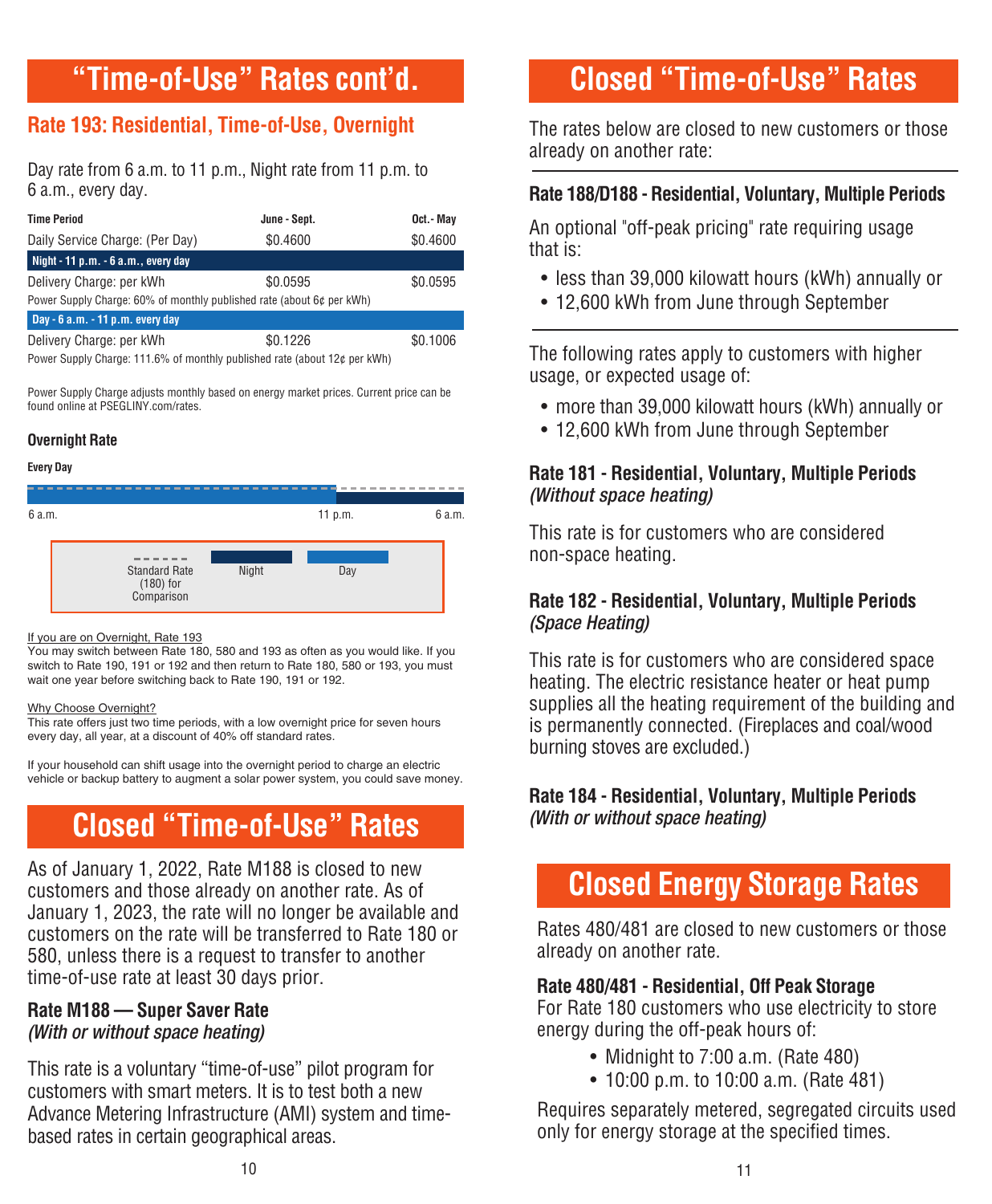### **Residential Electric Rate Pricing**  Effective January 1, 2022

Please review this entire guide to determine which rate is best suited for you. The rate you are currently billed under is listed on your bill. You may have made significant changes in the way you use electricity at your home and may find another rate more appropriate. All Service and Meter Charges are the per day cost.

| <b>180/D180</b>                                           |                          |                      |  |  |
|-----------------------------------------------------------|--------------------------|----------------------|--|--|
| <b>Time Period</b>                                        | <b>June 1 - Sept. 30</b> | Oct. 1 - May 31      |  |  |
| Service Charge: Standard Rate<br>Energy Charge: (per kWh) | \$0.4600                 | \$0.4600             |  |  |
| First 250 kWh: Standard<br>Excess 250 kWh                 | \$0.0910<br>\$0.1152     | \$0.0910<br>\$0.0910 |  |  |

## **Important Note**

Please note that the charges shown in this guide are Delivery & System Charges, per meter. Your bill also includes a Power Supply Charge at a cost per kWh basis and various adjustments. For a further explanation, see "Additional Information" and "Other Charges."

| 580/D580                                                  |                          |                 |  |  |
|-----------------------------------------------------------|--------------------------|-----------------|--|--|
| <b>Time Period</b>                                        | <b>June 1 - Sept. 30</b> | Oct. 1 - May 31 |  |  |
| Service Charge: Standard Rate<br>Energy Charge: (per kWh) | \$0.4600                 | \$0.4600        |  |  |
| First 250 kWh: Standard                                   | \$0.0910                 | \$0.0910        |  |  |
| Next 150 kWh                                              | \$0.1152                 | \$0.0910        |  |  |
| Excess 400 kWh                                            | \$0.1152                 | \$0.0514        |  |  |

### **Closed "Time-of-Use" and Energy Storage Rates**

The rates below are closed to new customers and those already on another rate. For available TOU rates, see pages 7-10.

|                                                                             | 181                              |                                  | 182                              |                                  | 184                                         |                                             |
|-----------------------------------------------------------------------------|----------------------------------|----------------------------------|----------------------------------|----------------------------------|---------------------------------------------|---------------------------------------------|
| <b>Time Period</b>                                                          | <b>June 1 - Sept. 30</b>         | Oct. 1 - May 31                  | <b>June 1 - Sept. 30</b>         | Oct. 1 - May 31                  | <b>June 1 - Sept. 30</b>                    | Oct. 1 - May 31                             |
| Service Charge:                                                             | \$2.1000                         | \$2.1000                         | \$2.1000                         | \$2.1000                         | \$2.1000                                    | \$2.1000                                    |
| Off-Peak-8 p.m.-10 a.m.; Saturday/Sunday<br>First 125 kWh<br>Excess 125 kWh | Period 1<br>\$0.0617<br>\$0.0617 | Period 2<br>\$0.0617<br>\$0.0617 | Period 1<br>\$0.0620<br>\$0.0620 | Period 2<br>\$0.0620<br>\$0.0401 | Period 1<br>\$0.0281<br>\$0.0281            | Period <sub>2</sub><br>\$0.0281<br>\$0.0281 |
| Peak-10 a.m.-8 p.m. Weekdays<br>First 125 kWh<br>Excess 125 kWh             | Period 3<br>\$0.0617<br>\$0.1536 | Period 4<br>\$0.0617<br>\$0.1110 | Period 3<br>\$0.0620<br>\$0.1549 | Period 4<br>\$0.0620<br>\$0.0403 | Period <sub>3</sub><br>\$0.0863<br>\$0.3138 | Period 4<br>\$0.0863<br>\$0.0881            |

### **188/D188**

| <b>Time Period</b>                       | <b>June 1 - Sept. 30</b> | Oct. 1 - May 31     |
|------------------------------------------|--------------------------|---------------------|
| Service Charge: Standard Rate            | \$0.4600                 | \$0.4600            |
| Meter Charge: Standard Rate              | \$0.1400                 | \$0.1400            |
| <b>Off-Peak</b> (Energy Charge: per kWh) | Period <sub>1</sub>      | Period <sub>2</sub> |
| 8 p.m.-10 a.m.; Saturday/Sunday          | \$0.0582                 | \$0.0378            |
| <b>Peak</b> (Energy Charge: per kWh)     | Period 3                 | Period 4            |
| 10 a.m.-8 p.m. Weekdays                  | \$0.3685                 | \$0.1025            |

### **M188/DM188 – Super Saver**

| <b>Time Period</b>                       | <b>June 1 - Sept. 30</b> | Oct. 1 - May 31     |
|------------------------------------------|--------------------------|---------------------|
| Service Charge: Standard Rate            | \$0.4600                 | \$0.4600            |
| <b>Off-Peak</b> (Energy Charge: per kWh) | Period 1                 | Period <sub>2</sub> |
| 7 p.m.-2 p.m. and Saturday/Sunday        | \$0.0601                 | \$0.0601            |
| <b>Peak</b> (Energy Charge: per kWh)     | Period 3                 | Period 4            |
| 2 p.m.-7 p.m. Weekdays                   | \$0.4277                 | \$0.1520            |

### 10 a.m.-8 p.m. Weekdays \$0.3685 \$0.1025 **480/481**

| <b>Time Period</b>       | Midnight - 7 a.m. | $10 p.m. - 10 a.m.$ |
|--------------------------|-------------------|---------------------|
| Service Charge:          | \$0.4200          | \$0.4200            |
| Energy Charge: (per kWh) | \$0.0159          | \$0.0177            |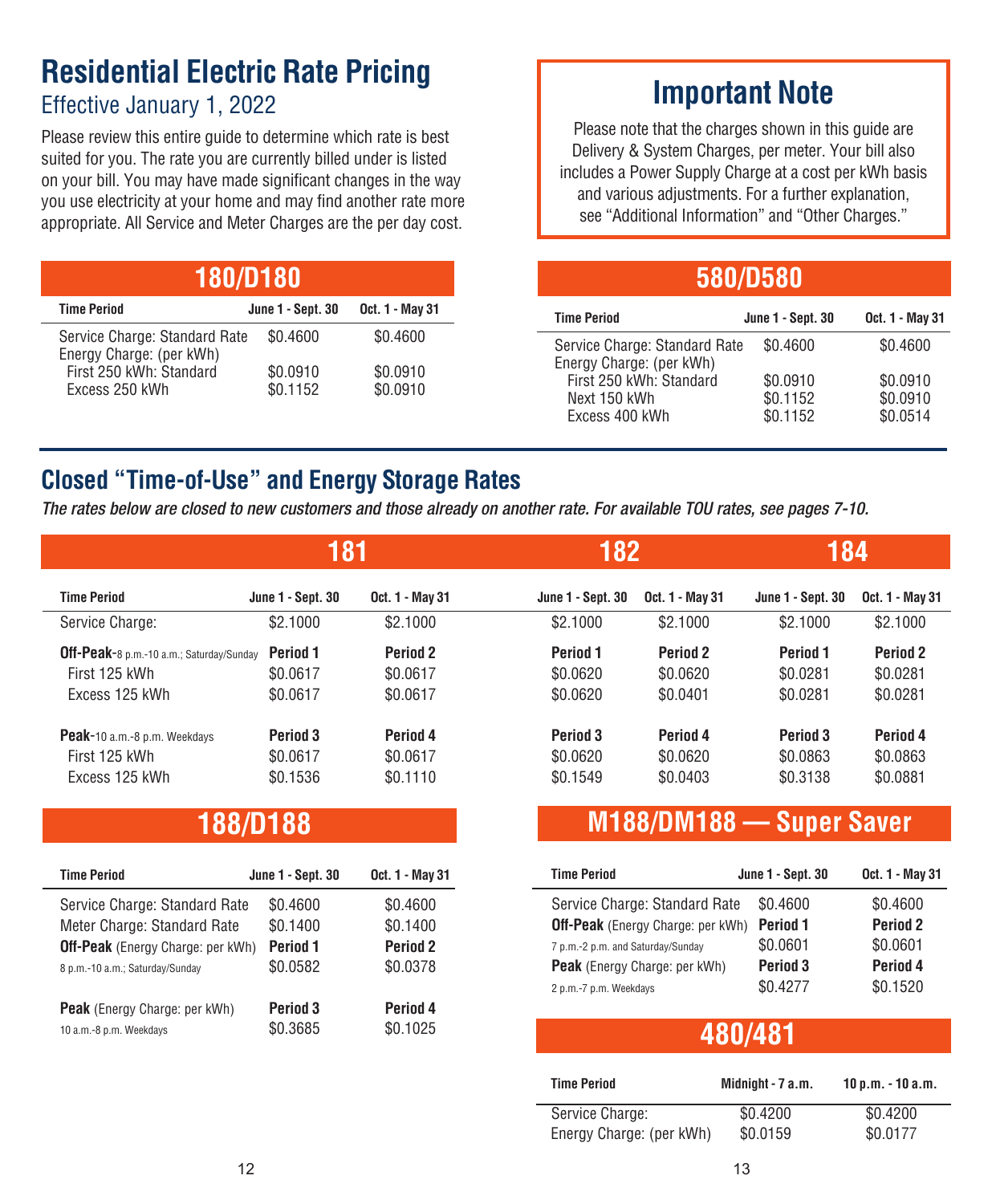## **Additional Information**

### Household Assistance Program

(identified by a "D" in front of the rate code) – Discount for customers participating in at least one of the following programs in the last 12 months: HEAP. Medicaid, SNAP, Family Assistance (FA) or Safety Net Assistance (SNA), SSI, Veteran's Pension or Veteran's Surviving Spouse Pension. If you would like further information, please call 1-800-490-0025 or visit our website at PSEGLINY.com

The PSEG Long Island Green Choice Program is a voluntary program, in which PSEG Long Island customers may elect to purchase environmental attributes created by renewable energy to further encourage the development of this resource. A customer participating in the program can select an eligible Green Marketer and provide it with the necessary enrollment information. The Green Marketer may offer customers a number of renewable energy service options, including energy from wind, hydropower and bioenergy resources. The Green Marketer charges for the attributes will be in addition to and included on your PSEG Long Island bill. To learn more, visit us at PSEGLINY.com.

Proration of Bills – When the charge under a rate code is for a monthly (30-day) billing period, and a bill covers a period of either more or less than 30 days, this charge will be prorated. Prorating is done by adjusting the charge by a ratio of the number of days shown on your bill to 30 days. Charges are also prorated if usage crosses seasonal rates.

# **Other Charges**

Distributed Energy Resources (DER) Charge – the cost of customer programs such as energy efficiency and conservation, as well as new technologies and methods for producing and storing energy.

NY State Assessment – Recovers costs imposed on utilities as per Public Service Law, Article 1 section 18-a(2) and 18-a(6). Payable to the State of New York.

Revenue Based PILOTS & Sales Tax – Payments In Lieu Of Taxes, or PILOTS, are state and local taxes on utility revenues. This does not include property taxes assessed on the electric system, which make up 15% of your bill. Sales tax, if applicable, is shown separately on each bill.

Suffolk Property Tax Adjustment – The amount collected from Suffolk County customers representing the overpayment of property taxes to the Shoreham taxing jurisdictions from a court-ordered legal settlement dated January 11, 2000.

Revenue Decoupling Adjustment – This billing adjustment is used by utilities to separate, or decouple, revenue from energy sales and encourage programs that help customers use less energy. It balances the actual revenue collected from delivery rates with the authorized revenue target. The adjustment is a credit when excess revenue is refunded to customers or a charge to avoid a shortfall in the revenue required to run and maintain the electric system.

Delivery Service Adjustment – This billing adjustment creates a better way to account for unpredictable costs, including storm repairs, that are part of providing you with electric service. If actual costs are lower than budgeted costs, it is a credit returned to you. If actual costs are higher than budgeted costs, it is a charge. The goal is long-term electric rate stability.

Customer Benefit Contribution (CBC) Charge – The cost of customer-funded public benefit programs. Applicable to net meter customers who connect on or after January 1, 2022.

Late Payment Charge – A late payment charge at the rate of one and one-half percent (1.5%) per monthly billing period will be applied if payment is not received by the "Pay by" date on the bill. Customers who make payments on time under the terms of a deferred payment agreement are not subject to late payment charges. Bills paid by the Department of Social Services or another governmental entity are not subject to late payment charges.

Reconnection Charges – When PSEG Long Island reconnects a customer's electric service that has been terminated for non-payment of bills, a reconnection charge of eighty dollars (\$80.00) is applied. A reconnection charge of eighty dollars (\$80.00) will also be billed when a customer requests termination of service and then reapplies for service at the same premises within a 12-month period.